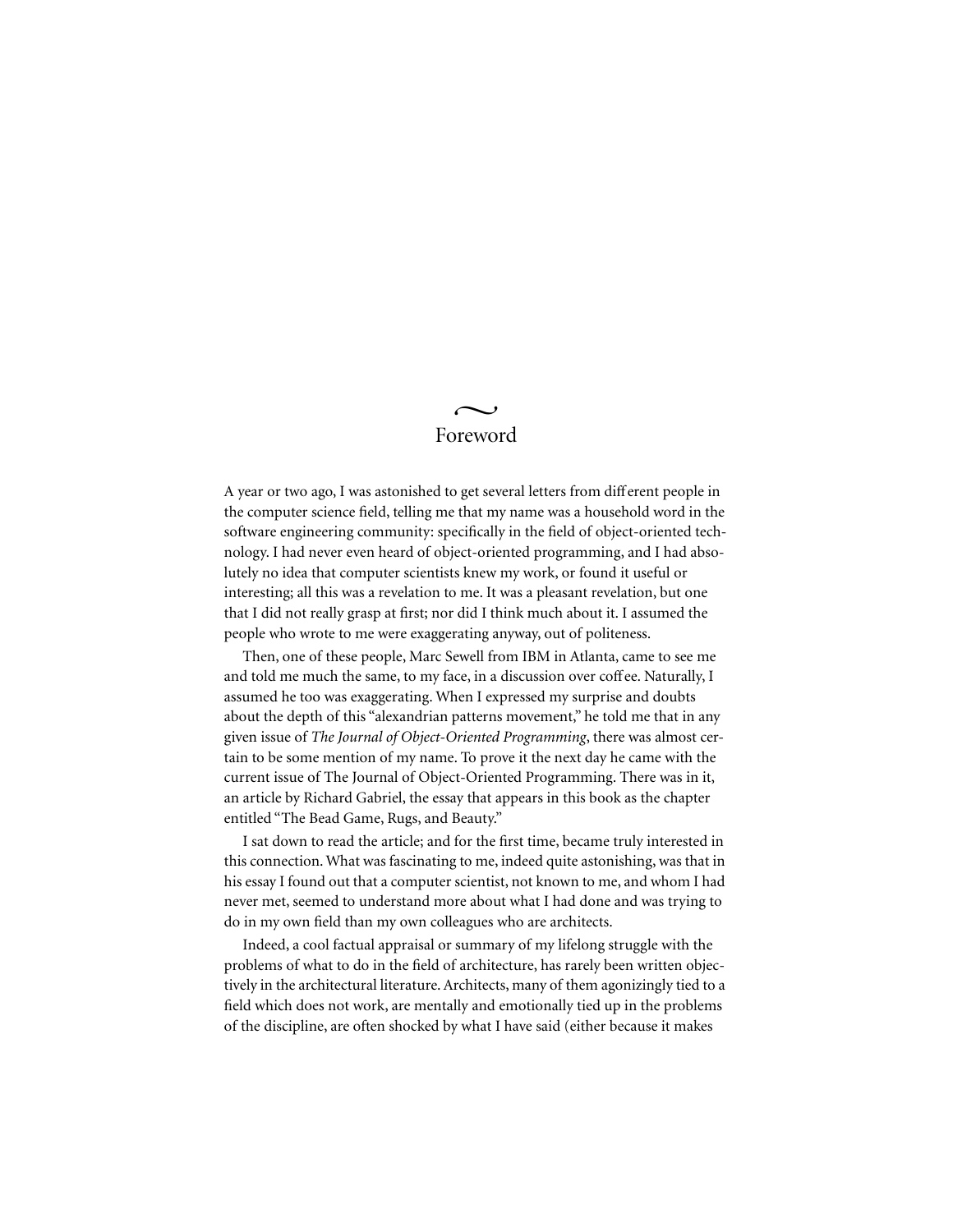## vi / FOREWORD

them angry or because it makes them ecstatic), and have therefore rarely given large-scale cool appraisals of what I have written. Principally, I think this is because what I have to say, once taken seriously, has such enormous basementshaking results for architecture that it irrevocably changes the field.

Yet here in Richard Gabriel's essay, far away from the internecine struggles of architecture, and without the sense of panic that so often accompanies reviews of my work in the architectural press, was sober stuff, written by a person who clearly understood it profoundly, and had taken the trouble to make himself familiar with a great deal of what I have done and written.

I found that the scientific and artistic problems I have described in my work, are being assessed, reported, without bias or prejudice, just as a matter of fact, with failures and successes given equal weight, and with the same feelings that I myself have about the task in hand, the experiments, the attempts, what works, what doesn't work—with discussion of what works and what doesn't written in rather plain English. It was tremendously refreshing, and stimulating. I was by now astonished and delighted.

That was about a year ago. Then, out of the blue, Bill Zobrist, an editor at Oxford University Press, sent me this book and asked me to read it and comment on it.

Now, I am on different ground. Suddenly the tables are turned, and I have to struggle to make out what is actually being *said* in the field of object technology and software engineering. Can I understand it? Within my limited understanding, does it make sense? Is the analogy, metaphor, or extension, from architecture to programming legitimate? Suddenly, from being reviewed, I became the reviewer.

In architecture, the question, the question I have been asking is very simple: "Can we do better? Does all this talk help to make better buildings?"

Are the questions being raised by Richard Gabriel equally straightforward? I think they are not. His questions, though in simple words, are not only about this kind of programming. He seems, to me, to be trying to jolt the software engineering community into an entirely new state of awareness, trying to create the possibility of a new field, more elevated, more marvelous, without knowing whether this is possible, because it has never been done before.

In this sense, as he describes himself, he is a Dr. Johnson, a "critick," not necessarily a practical man, but a goad, a spiritual leader, a man who sees possibilities and the glimpse of some distant promised land in software engineering.

But still a fundamental question of practicality must lie at the forefront. Does all this thought, philosophy, help people to write better programs? For the instigators of this approach to programming too, as in architecture, I suppose a critical question is simply this: Do the people who write these programs, using alexandrian patterns, or any other methods, *do they do better work?* Are the programs better? Do they get better results, more efficiently, more speedily, more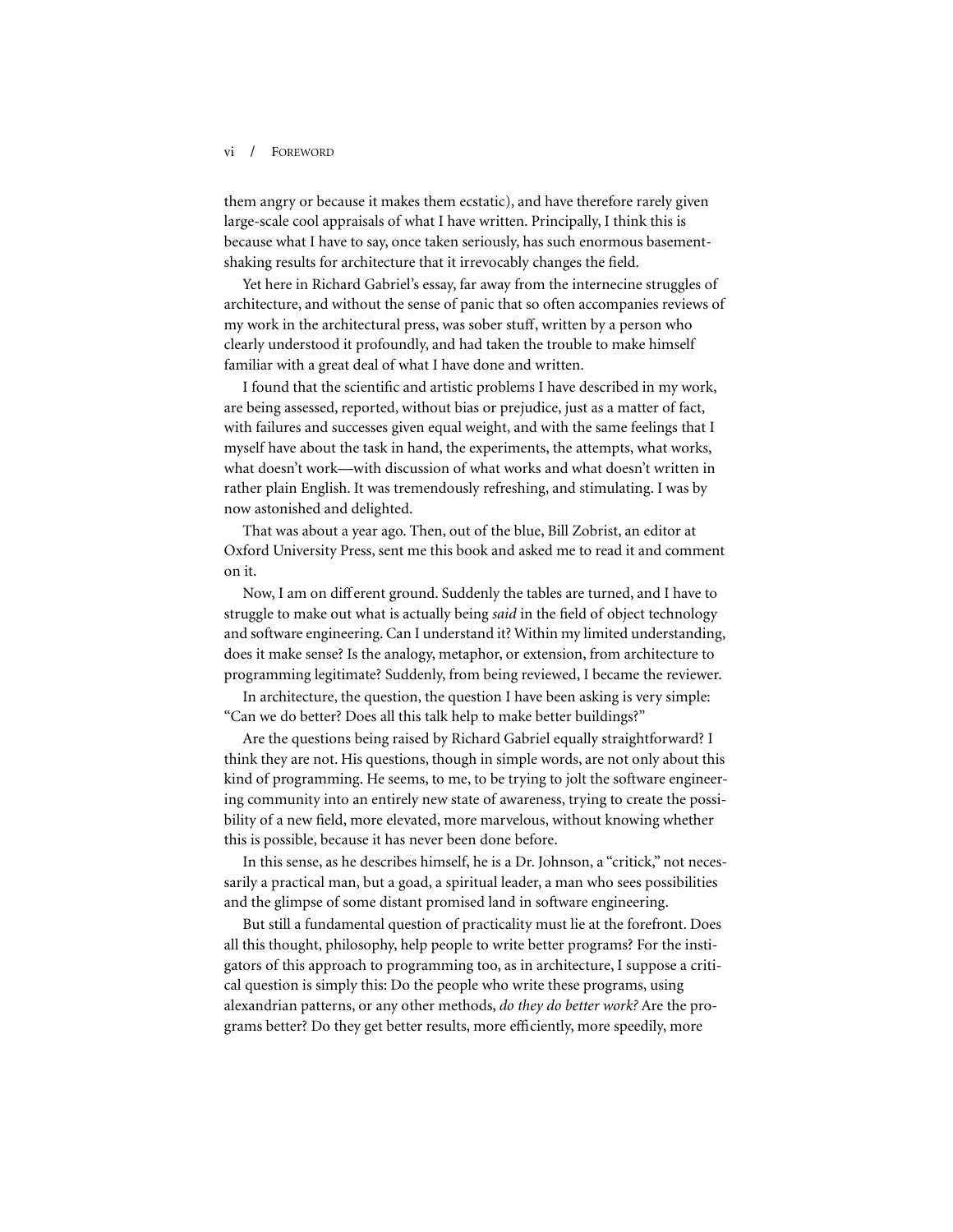profoundly? Do people actually feel more alive when using them? Is what is accomplished by these programs, and by the people who run these programs and by the people who are affected by them, better, more elevated, more insightful, better by ordinary spiritual standards?

Here I am at a grave disadvantage. I am not a programmer, and I do not know how to judge programs. But, speaking only about what appears in this book, I must confess to a slight— reluctant—skepticism. I have not yet seen evidence of this improvement in an actual program. Of course my ignorance is such that I would not have good instincts, at first anyway, about a given bit of code, not even enough to be able to say "This is a beautiful program, this one less so." I do not therefore ask these probing questions in a negative or hostile spirit at all. I ask them, because I hope, and believe it may propel readers of this book, programmers themselves, into trying to do better. But I cannot tell, as yet, whether the probing questions asked in this book, will actually lead to better programs, nor even what a better program *is*.

In my life as an architect, I find that the single thing which inhibits young professionals, new students most severely, *is their acceptance of standards that are too low*. If I ask a student whether her design is as good as Chartres, she often smiles tolerantly at me as if to say, "Of course not, that isn't what I am trying to do. . . . I could never do that."

Then, I express my disagreement, and tell her: "That standard *must* be our standard. If you are going to be a builder, no other standard is worthwhile. That is what I expect of myself in my own buildings, and it is what I expect of my students." Gradually, I show the students that they have a *right* to ask this of themselves, and *must* ask this of themselves. Once that level of standard is in their minds, they will be able to figure out, for themselves, how to do better, how to make something that is as profound as that.

Two things emanate from this changed standard. First, the work becomes more fun. It is deeper, it never gets tiresome or boring, because one can never really attain this standard. One's work becomes a lifelong work, and one keeps trying and trying. So it becomes very fulfilling, to live in the light of a goal like this.

But secondly, it does change what people are trying to do. It takes away from them the everyday, lower-level aspiration that is purely technical in nature, (and which we have come to accept) and replaces it with something deep, which will make a real difference to all of us that inhabit the earth.

I would like, in the spirit of Richard Gabriel's searching questions, to ask the same of the software people who read this book. But at once I run into a problem. For a programmer, what is a comparable goal? What is the Chartres of programming? What task is at a high enough level to inspire people writing programs, to reach for the stars? Can you write a computer program on the same level as Fer-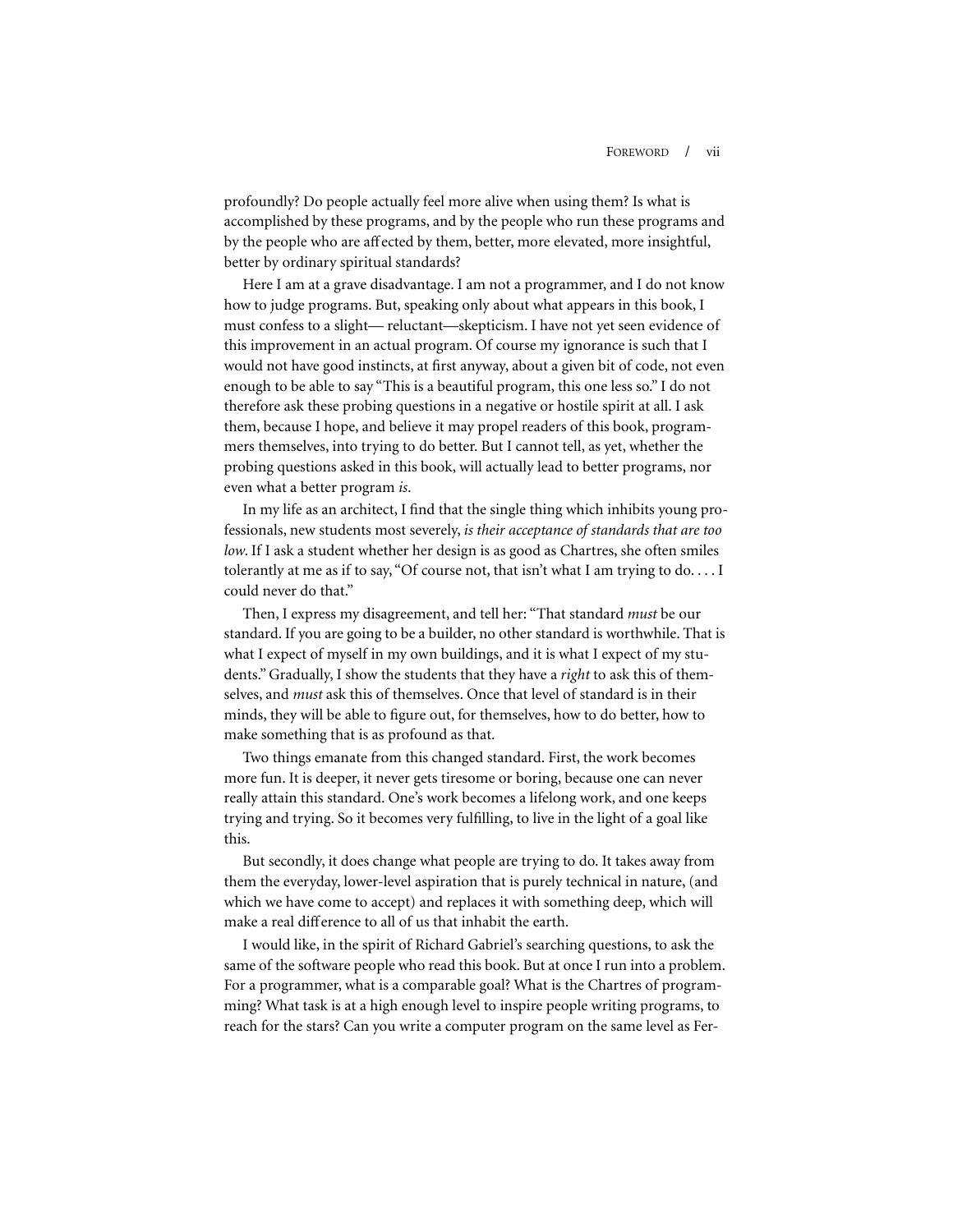## viii / FOREWORD

mat's last theorem? Can you write a program which has the enabling power of Dr. Johnson's dictionary? Can you write a program which has the productive power of Watt's steam engine? Can you write a program which overcomes the gulf between the technical culture of our civilization, and which inserts itself into our human life as deeply as Eliot's poems of the wasteland or Virginia Woolf's *The Waves*?

I know Richard Gabriel opens these kinds of doors. I feel, blowing through these pages, a breeze, an inspiration which could begin to make a programmer ask herself these kinds of questions, ones that reach for the stars.

But so far, I do not yet see the programs themselves to fulfill this promise. So far, there is still the danger that all this paraphernalia, all this beautiful work, thought, and inspiration is only marginal comment on an activity which is still static, still not actually, *as a program*, really better.

In Richard Gabriel's next book, I would hope to see examples of programs which make you gasp because of their beauty. And I would hope for a growing knowledge, in the field of software engineering, of what this means.

Perhaps too, a knowledge more widespread in our culture, so that people outside the field, lay people like me, could also begin to grasp the beauty of programs, could have some idea of what it might mean . . . and would above all, feel helped in their lives, on the same level that they are helped by horses, and roses, and a crackling fire.

That—I think—has not happened yet.

Will this book make it happen? This is the critical issue above all, our ability to make real improvement in the geometry of buildings, in the geometry of code, in the quality of buildings, and in the quality of programs.

As I reached the end of *Patterns of Software*, I realized that my story as told by Richard Gabriel—was incomplete in a number of important ways, which may have direct bearing on the computer scientists struggling with just these questions.

Richard Gabriel focuses, very much, on *unsolved* problems, on the struggle and the path to almost ineluctable difficulties in architecture. He does not comment, perhaps enough, on the fact that these problems are solvable in practice, in fact are *being* solved right now. The geometry of life, in buildings, which I wrote about for 25 years, in order to attain it, is finally being attained, just now.

That is of crucial importance, because if the analogy, or parallel, between architecture and software engineering that he has drawn in this book, has validity, then the fact that it is solvable, must have a parallel too. If the parallel exists, then the questions are not only inspiring, but there really are programs, code, etc., which have these nearly magical qualities that breath life. And programs and code with these qualities are attainable, *now*, in our lifetime, as a practical matter in the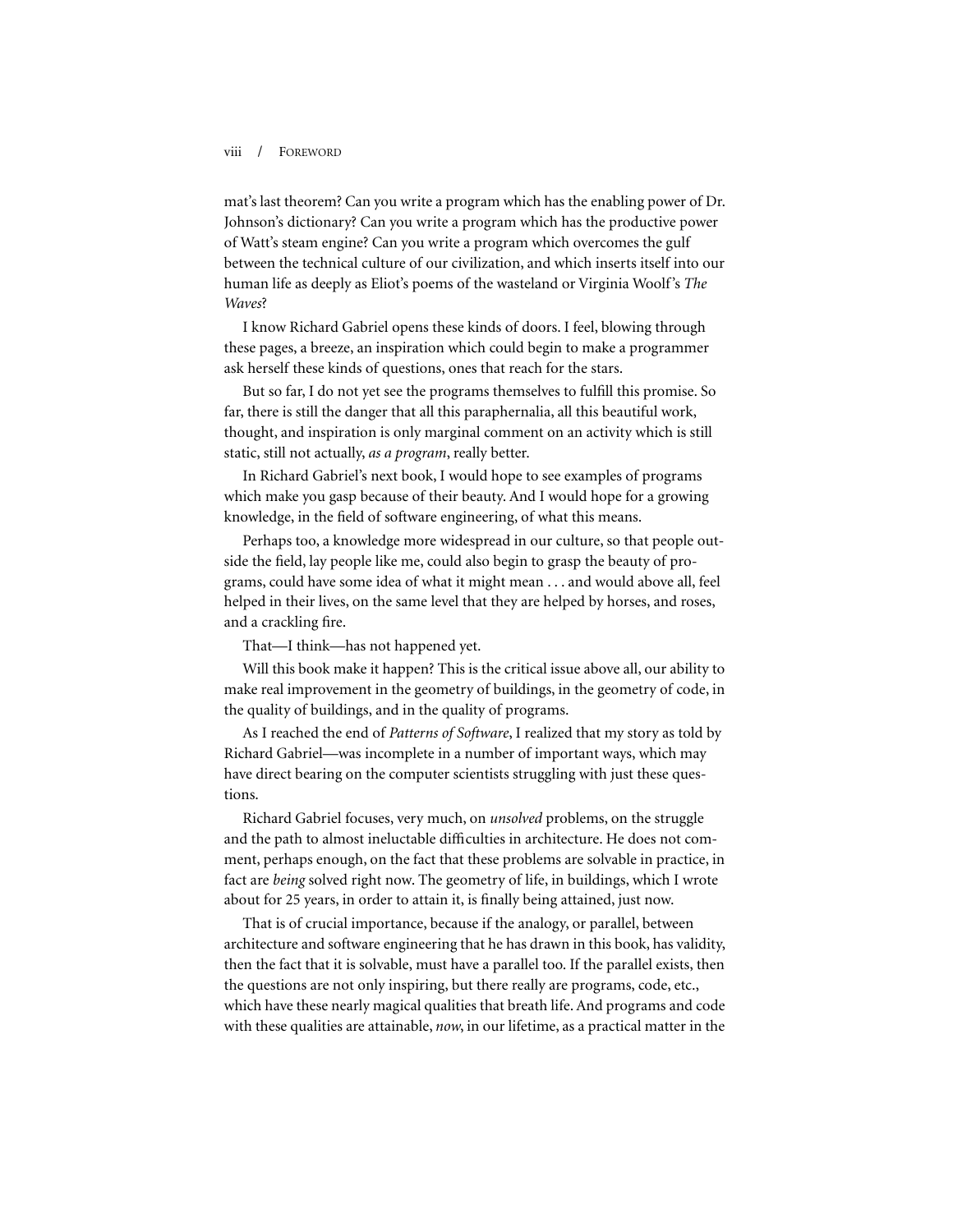world of programming. This is a stunning conclusion, one which Richard Gabriel has not sufficiently emphasized.

In order to better understand how these problems might be solved in software engineering, we might look at where Richard Gabriel's examination of my work stops short and at the remainder of my work, particularly, the progress my colleagues and I have made since 1985. It is in this time period that the goal of our thirty-year program has been achieved for the first time. We have begun to make buildings which really do have the quality I sought for all those years. It may seem immodest, to presuppose such success, but I have been accurate, painfully accurate in my criticism of my own work, for thirty years, so I must also be accurate about our success. This has come about in large part because, since 1983, our group has worked as architects and general contractors. Combining these two aspects of construction in a single office, we have achieved what was impossible when one accepts the split between design and construction. But it has come about, too, because theoretical discoveries, considerably more potent than the pattern language have supplemented the power of the patterns, and the way they work, and their effectiveness.

In 1992 a pair of articles appeared that show, in short summary form, what can be achieved by these ideas when you bring together the roles of architect and builder, within the framework of the ideas of *A Pattern Language* and *The Timeless Way of Building*. \*

The articles describe a number of my building projects that have indeed succeeded; they are both large and small, and include both private and public buildings. The first article gives concrete glimpses of material beauty, achieved in our time. Here the life, dreamed about, experienced in ancient buildings, has been arrived at by powerful new ways of unfolding space. These methods have their origin in pattern languages, but rely on new ways of creating order, in space, by methods that are more similar to biological models, than they are to extant theories of construction. Above all, they reach the life of buildings, by a continuous unfolding process in which structure evolves almost continuously, under the criterion of emerging life, and does not stop until life is actually achieved. The trick is, that this is accomplished with finite means, and without back-tracking. The second article describes the nature of the social process I believe is needed in the design-construction business to get these results; it is a kind of Hippocratic oath for the future. The second shows what kind of social and professional program may be needed to change things effectively in the world. If anything similar is

<sup>\*</sup> Ziva Freiman and Thomas Fisher, "The Real Meaning of Architecture," *Progressive Architecture*, July 1991, pp. 100–107, and Christopher Alexander, "Manifesto 1991," *Progressive Architecture*, July 1991, pp. 108–112.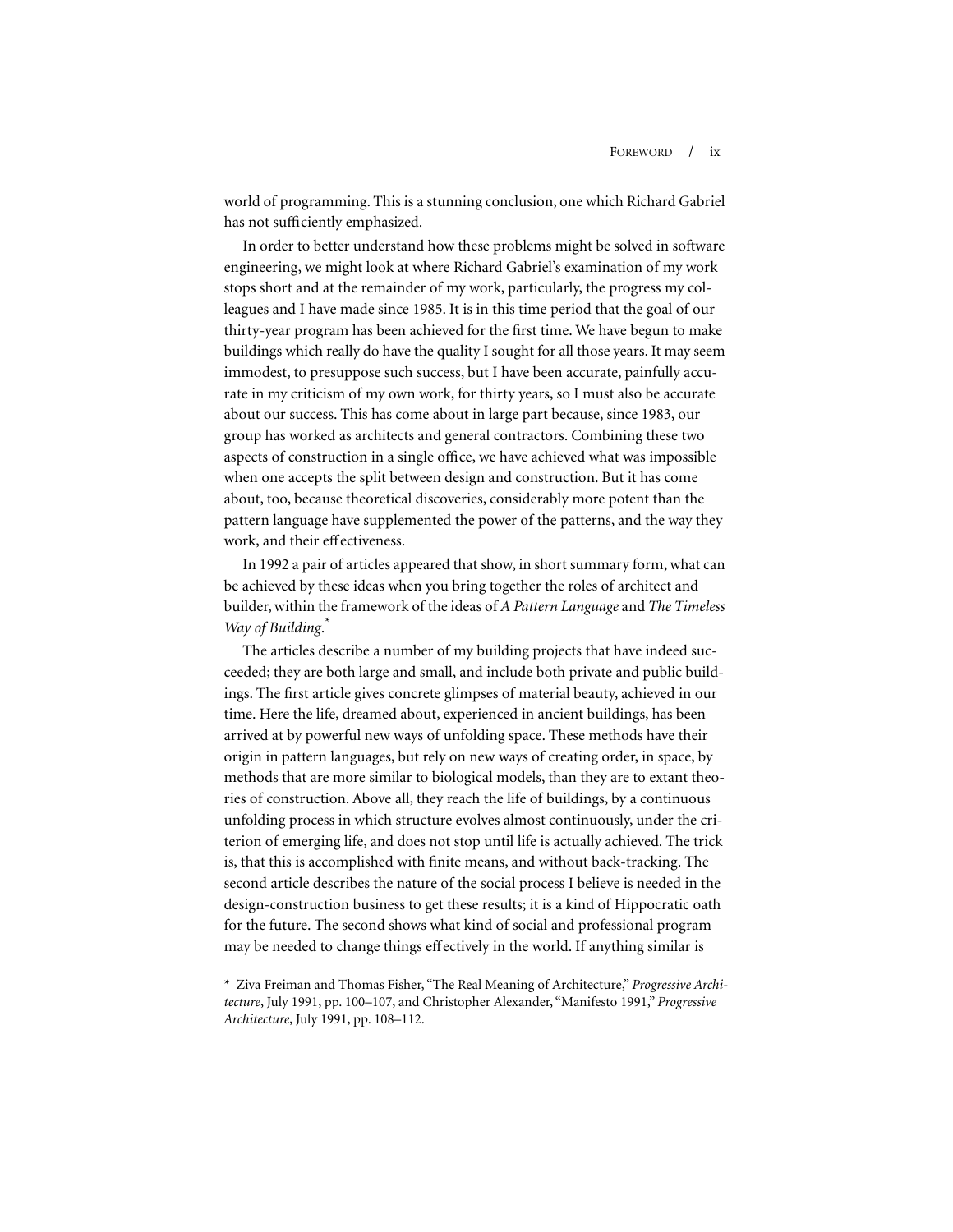## x / FOREWORD

needed for computer programmers, it would be fascinating. Both these articles may have a bearing on the way software people understand this material.

A full description of all these new developments, together with a radical new theoretical underpinning, will appear shortly in *The Nature of Order*, the book on geometry and process which has taken more than 20 years to write, and is just now being published. The book, being published by Oxford, will appear in three volumes: *Book 1: The Phenomenon of Life*, *Book 2: The Process of Creating Life*, and *Book 3: The Luminous Ground*. These three books show in copious detail, with illustrations from many recently-built projects all over the world, how, precisely how, these profound results can be achieved. What is perhaps surprising, is that in these books I have shown, too, that a radical new cosmology is needed to achieve the right results. In architecture, at least, the ideas of *A Pattern Language* cannot be applied mechanically. Instead, these ideas—patterns—are hardly more than glimpses of a much deeper level of structure, and is ultimately within this deeper level of structure, that the origin of life occurs. The quality without a name, first mentioned in *The Timeless Way of Building*, finally appears explicitly, at this level of structure.

With the publication of *The Nature of Order* and with the mature development of my work in construction and design, the problems that I began to pose 35 years ago are finally being solved. There are immense difficulties, naturally, in implementing this program throughout the field of architecture and building. But the feasibility of the whole matter, and the extent to which it is well-defined, can, I think, no longer be in doubt. What is most important is that all this can actually be *done*. Buildings with these qualities, can be made, in our time, within the context of the modern age, using modern and hypermodern techniques. That is the prototype fact, which must, perhaps, appeal to those in software engineering, who hope to arrive at similar results within their field.

I am very sorry that Richard Gabriel and I did not meet, and that this material was not available to him, because I believe that he wants our quest to have succeeded, at least succeeded better than it seemed to him it had as of 1985 when we were just beginning to see the last part of the way. Because I get the impression that road seems harder to software people than maybe it did to me, that the quality software engineers might want to strive for is more elusive because the artifacts—the programs, the code—are more abstract, more intellectual, more soulless than the places we live in every day.

Once again, for the readers of *this* book, the question remains, whether this the solution of the architectural problem—like anything else in architecture, has a true parallel in the field of software engineering.

I do find the vision which Gabriel summons up, the possibility of a world of computer programs which really do meet the Zen-like conditions that I have brought to light, quite fascinating in their implications for the world.